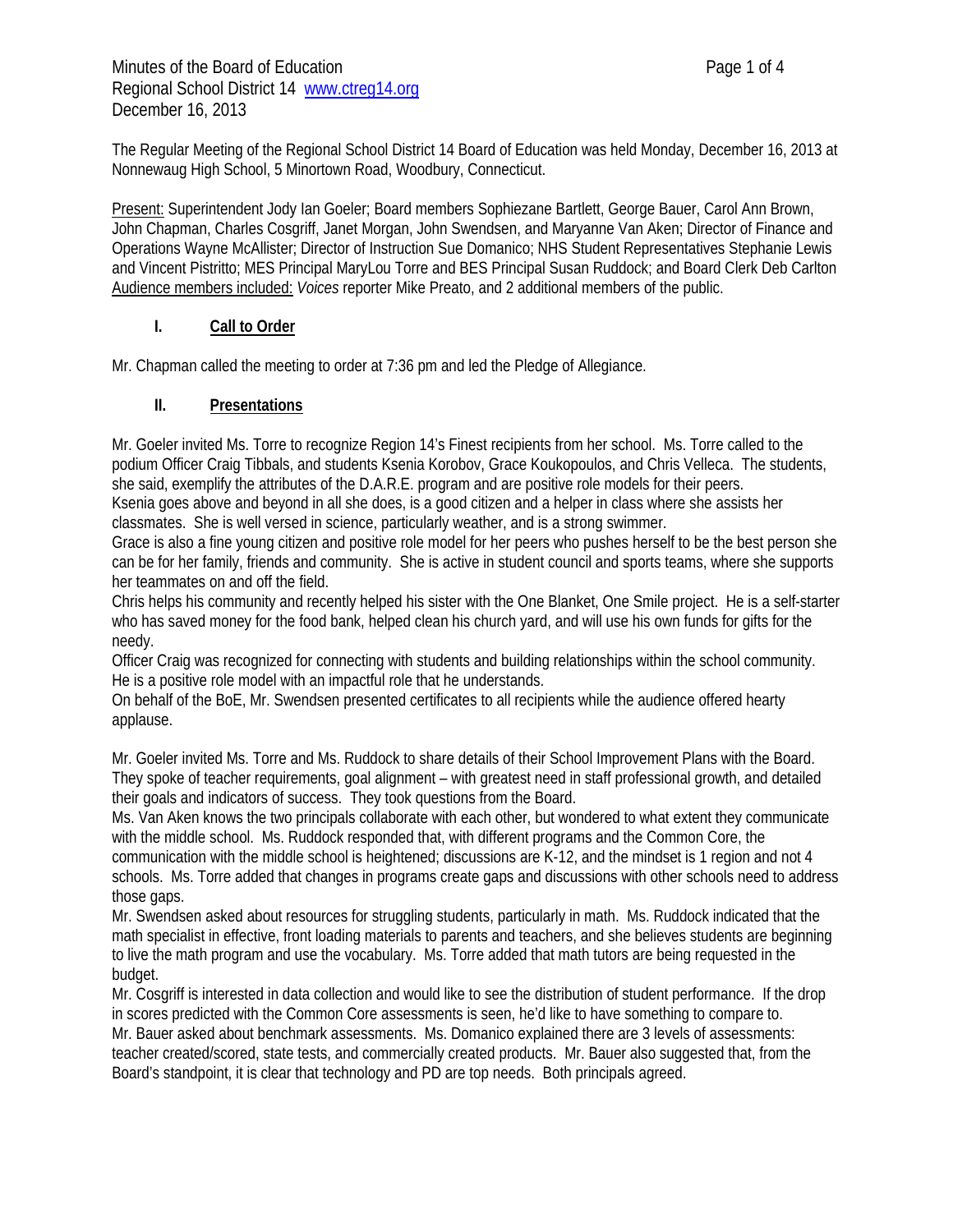## Minutes of the Board of Education **Page 2 of 4** Regional School District 14 www.ctreg14.org December 16, 2013

Mr. Chapman asked what is needed from the Board, to which they replied "time." Ms. Ruddock has 2 years worth of PD planned, and has prioritized "need to know" over "nice to know." She hopes for less new things next year. Ms. Torre commented that the teacher evaluation plan is rigorous. Even post observation conferences can last an hour, but always powerful as PD in themselves. Mr. Chapman is also interested in receiving "360 feedback" on the Columbia program to find out how we're doing with that program. He is also interested in helping the literacy specialists be as impactful as possible.

# **III. Review of Minutes**

Mr. Chapman requested a *motion to approve the minutes of the Regular Meeting of December 2, 2013.* Entered by Mr. Cosgriff and seconded by Ms. Van Aken, the **motion carried 6-0-2** with Ms. Bartlett and Mr. Swendsen abstaining**.**

# **IV. Correspondence**

Mr. Chapman noted one email correspondence from Art McNally which included links to information on the Common Core.

# **V. Report from the Chairman**

Mr. Chapman noted the decision from Judge Pickard in Litchfield and that it is posted on our website. He is pleased to put to rest, hopefully, a decision made by the people. Mr. Cosgriff noted Woodbury has stated they won't appeal. It was thought that Bethlehem will not, either.

# **VI. Report from the Superintendent**

Stephanie reported on elementary school news, including Flay Day and Veterans' Day ceremonies, Odyssey of the Mind, Student Council events and fundraisers for typhoon relief.

Vincent reported on middle and high school news, including recognition for Scott Parkhouse as History teacher of the year, school dances, field trips, senior citizen luncheon, winter concerts and sports updates.

Mr. Goeler reported on his recent activities, including progress with the economic development committee, safety updates at all schools, his attendance at Christmas festivals in both towns, basketball scrimmage, winter concert at NHS, and a phone conference with DMC where the draft report and next steps were discussed. DMC will report to the board and want to plan a retreat. Mr. Chapman requested advance copies of the report so the board can study up before hearing from them. Mr. Goeler will be playing keyboards at the Senior Center on Thursday, and also noted receipt of a letter of retirement from a veteran teacher, effective 1/1/14.

Ms. Domanico also shared a report. She has been working on K-12 alignment with literacy and math specialists. She explained in detail the results of the School Performance Index Report, which will no longer be used but which provided valuable feedback on student performance at all four schools.

#### **VII. Privilege of the Floor (agenda specific)**  None.

## **VIII. Report from Director of Finance and Operations**

Mr. McAllister reported four firms have submitted RFQs for health insurance services and he commented on their relative size and experience without naming them. The Finance Committee will interview them on 1/13/14 with the goal of bringing 1 to the Board for approval. He has evaluation criteria to be used. He also reported having met with the state about compliance with the school lunch program.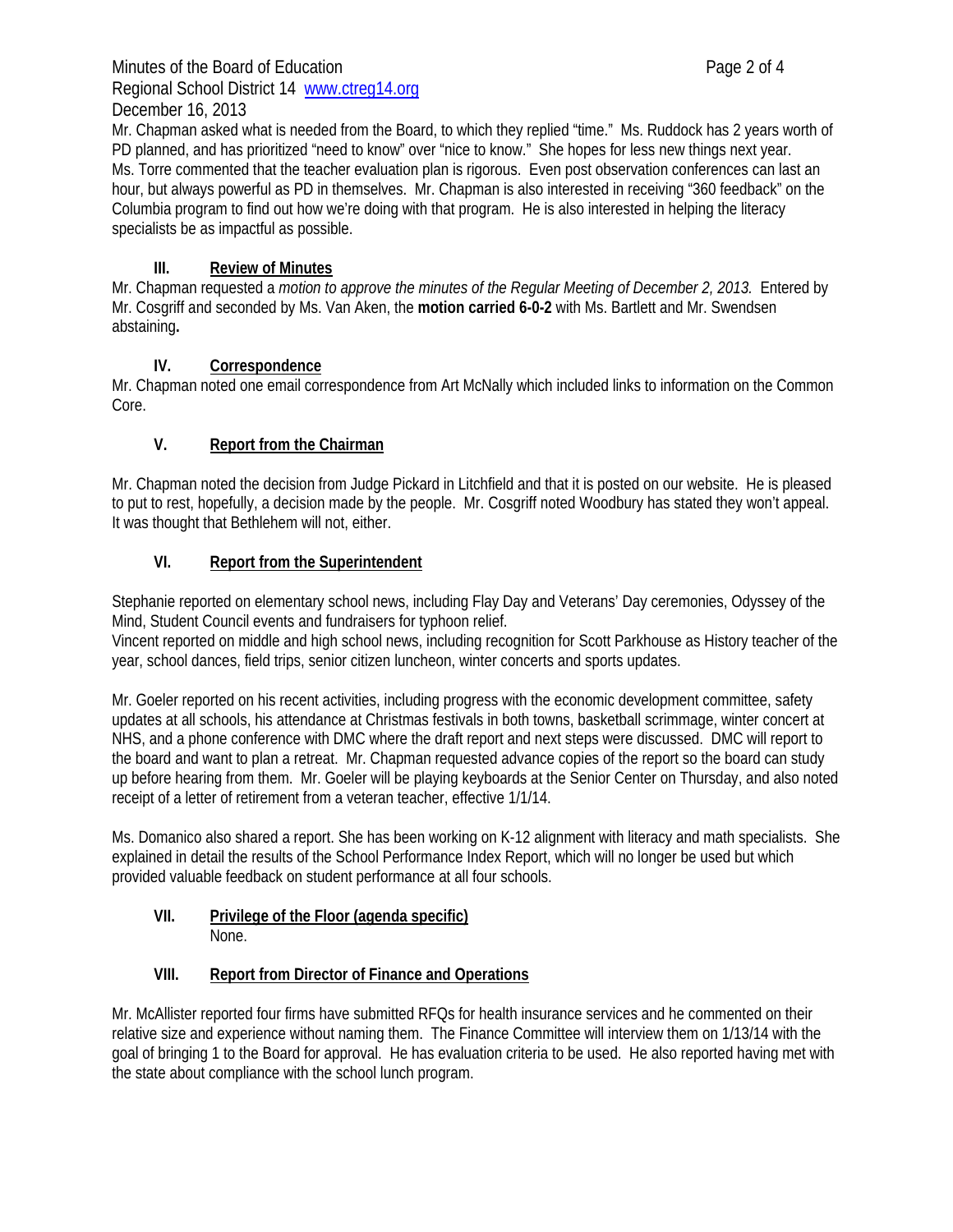## **IX. Committee Reports**

For Bylaws/Policy/Ethics, Mr. Swendsen reported having been snowed out of his meeting, which will be rescheduled. Mr. Chapman asked that he include on his next agenda the construction of BoE agendas, and Ms. Van Aken asked that background checks also be addressed.

For Public/Community Relations, Ms. Brown reported on positive articles in the newspapers, her attendance at a recent BES PTO meeting where parents talked about the new math program, and difficulties at the schools due to lack of wi-fi.

For Facilities, Ms. Morgan reported having met (on 12/9) and received a facilities update from Mike Molzon, enrollment figures from Mr. McAllister, and information about bus run times and numbers of students on buses. There are no current transportation issues.

For Finance, Mr. Bauer met (12/9) and received monthly budget updates, descriptions of technology and safety grants, budget transfers, and RFQs for health insurance. Interviews will begin at 6 pm on 1/13/14.

Ms. Van Aken reported for Planning/Personnel, which met tonight and heard about new course offerings at NHS. Ad hoc Safety Committee will meet on Friday, 12/20 at noon.

For the Building Committee, Mr. Bauer anticipates meeting at 6:30 pm on Thursday of this week.

For Negotiations, Mr. Cosgriff noted that administrator negotiations concluded successfully; the board will be informed when that group approves the contract.

#### **X. Old Business** None.

## **XI. New Business**

The board had previously received a proposal regarding 1/17/14 as a full PD day. Mr. Bauer entered a *motion to modify the 2013-14 school calendar to include 1/17/14 as a full PD day.* Seconded by Mr. Cosgriff. Ms. Domanico stressed the need for more time, explaining that the My Math people will be in to address the online component and do a mid-year check during the morning, and NWEA will be covered in the afternoon. It would be impossible to do the online assessment piece in a half day. Ms. Van Aken hoped for assurance that teachers will not opt for a long weekend and be absent that day; further, she cautioned against making 180 student days the new norm and hoped 181 could be maintained in the future. Ms. Brown is sure the need is there for PD, to give teachers time and to give intense development. **Motion carried 8-0.** 

#### **XII. Board Announcements**

The Board was gifted with poinsettias from the agriscience center which they happily accepted. They look forward to the return of monthly reports from that program.

#### **XIII. Privilege of the Floor**  None.

Mr. Bauer entered a motion to add an Executive Session to the meeting agenda, for the purpose of personnel evaluation.